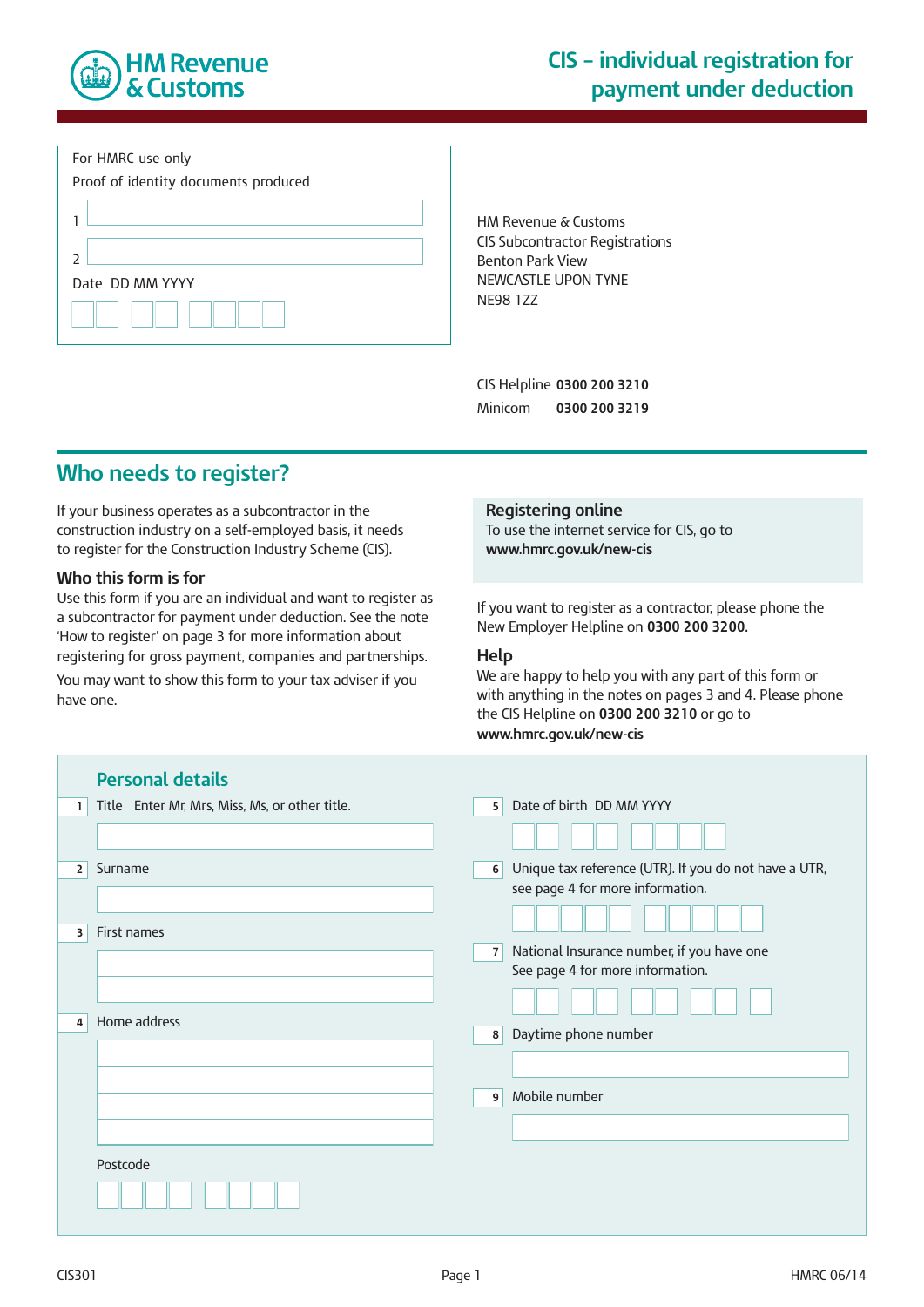|                         |                                                                                                                                                                                                                                                                                                                                                                                                       | <b>Personal details continued</b>                                                                                          |                                                                                                                                                                                                                  |                                                                                                                                                    |  |  |
|-------------------------|-------------------------------------------------------------------------------------------------------------------------------------------------------------------------------------------------------------------------------------------------------------------------------------------------------------------------------------------------------------------------------------------------------|----------------------------------------------------------------------------------------------------------------------------|------------------------------------------------------------------------------------------------------------------------------------------------------------------------------------------------------------------|----------------------------------------------------------------------------------------------------------------------------------------------------|--|--|
|                         | 10 <sup>1</sup>                                                                                                                                                                                                                                                                                                                                                                                       | Your e-mail address We may use this to contact you about<br>CIS if you register for our online services.                   | 14                                                                                                                                                                                                               | Your trading address. Only fill this in if you want us to send<br>correspondence to an address different from your home<br>address shown in box 4. |  |  |
|                         |                                                                                                                                                                                                                                                                                                                                                                                                       |                                                                                                                            |                                                                                                                                                                                                                  |                                                                                                                                                    |  |  |
|                         | 11 <sub>1</sub>                                                                                                                                                                                                                                                                                                                                                                                       | On what date did you start, or plan to start working in the<br>UK construction industry? DD MM YYYY                        |                                                                                                                                                                                                                  | Postcode                                                                                                                                           |  |  |
|                         |                                                                                                                                                                                                                                                                                                                                                                                                       |                                                                                                                            | 15                                                                                                                                                                                                               | VAT number, if you have one                                                                                                                        |  |  |
|                         | 12 <sup>2</sup>                                                                                                                                                                                                                                                                                                                                                                                       | Type of work you do in the construction industry<br>for example, bricklayer, plasterer, labourer,<br>general maintenance.  |                                                                                                                                                                                                                  |                                                                                                                                                    |  |  |
|                         |                                                                                                                                                                                                                                                                                                                                                                                                       |                                                                                                                            | 16                                                                                                                                                                                                               | Tax adviser                                                                                                                                        |  |  |
|                         |                                                                                                                                                                                                                                                                                                                                                                                                       |                                                                                                                            |                                                                                                                                                                                                                  | If you would like to use your existing self assessment tax<br>adviser for the Construction Industry Scheme, put 'X' in<br>the box below.           |  |  |
| 13 <sup>1</sup>         |                                                                                                                                                                                                                                                                                                                                                                                                       | Trading name<br>If you have a trading name that is different from the name<br>in boxes 2 and 3, enter it in the box below. |                                                                                                                                                                                                                  |                                                                                                                                                    |  |  |
|                         | Your trading name (if you have one) will be 1 of the<br>details the contractor uses to verify your identity with<br>us before they can pay you. It is important to tell us<br>if you use a different name for trading purposes. If we<br>cannot match the details you give to the contractor to<br>verify how you will be paid, you will have a higher<br>rate of deduction taken from your payments. | 17                                                                                                                         | Have you been paid as a subcontractor in the construction<br>industry since 6 April 2007?<br>Put 'X' in 1 box<br><b>No</b><br>Yes<br>If 'Yes' what is the verification number given to you by<br>the contractor? |                                                                                                                                                    |  |  |
|                         |                                                                                                                                                                                                                                                                                                                                                                                                       | If you do not have a different trading name, leave the                                                                     |                                                                                                                                                                                                                  |                                                                                                                                                    |  |  |
|                         |                                                                                                                                                                                                                                                                                                                                                                                                       | box below blank.                                                                                                           |                                                                                                                                                                                                                  | If you have more than 1 verification number, give the<br>details on a separate sheet of paper and attach it<br>to this form.                       |  |  |
|                         |                                                                                                                                                                                                                                                                                                                                                                                                       |                                                                                                                            |                                                                                                                                                                                                                  |                                                                                                                                                    |  |  |
|                         |                                                                                                                                                                                                                                                                                                                                                                                                       |                                                                                                                            |                                                                                                                                                                                                                  |                                                                                                                                                    |  |  |
|                         |                                                                                                                                                                                                                                                                                                                                                                                                       | <b>Declaration</b><br>I declare that:                                                                                      |                                                                                                                                                                                                                  | Signature                                                                                                                                          |  |  |
|                         |                                                                                                                                                                                                                                                                                                                                                                                                       | . I carry out/am seeking construction work or arrange for it<br>to be done                                                 |                                                                                                                                                                                                                  |                                                                                                                                                    |  |  |
|                         |                                                                                                                                                                                                                                                                                                                                                                                                       | • the information I have given on this form is correct and<br>complete to the best of my knowledge and belief              |                                                                                                                                                                                                                  | Date DD MM YYYY                                                                                                                                    |  |  |
|                         |                                                                                                                                                                                                                                                                                                                                                                                                       | If you give false information, your application will be<br>refused and you may face penalties of up to £3,000.             |                                                                                                                                                                                                                  |                                                                                                                                                    |  |  |
|                         |                                                                                                                                                                                                                                                                                                                                                                                                       | Tax advisers are not allowed to sign on your behalf.                                                                       |                                                                                                                                                                                                                  |                                                                                                                                                    |  |  |
| What you need to do now |                                                                                                                                                                                                                                                                                                                                                                                                       |                                                                                                                            |                                                                                                                                                                                                                  |                                                                                                                                                    |  |  |
| Make sure that you:     |                                                                                                                                                                                                                                                                                                                                                                                                       |                                                                                                                            |                                                                                                                                                                                                                  |                                                                                                                                                    |  |  |
|                         | • have answered all the questions                                                                                                                                                                                                                                                                                                                                                                     |                                                                                                                            |                                                                                                                                                                                                                  |                                                                                                                                                    |  |  |

- sign and date the declaration
- if you **have** a National Insurance number, send pages 1 and 2 of this form to HMRC CIS Subcontractor Registrations Benton Park View NEWCASTLE UPON TYNE NE98 1ZZ
- if you do not have a National Insurance number, you will need to call the CIS Helpline on 0300 200 3210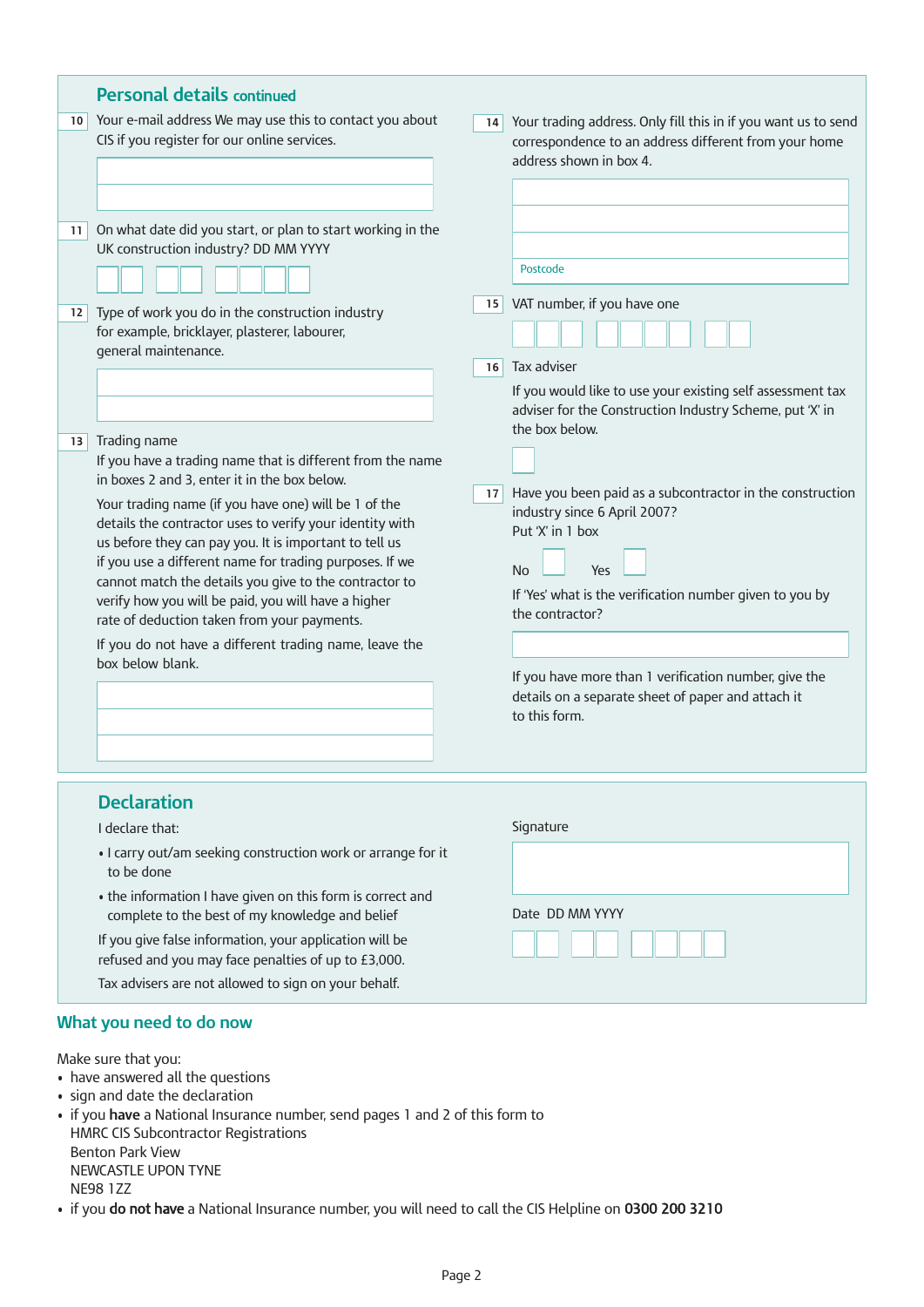paid **gross,** please ask for form CIS302.

payment under deduction or gross payment.

payment under deduction or gross payment.

deduction.

to you.

These notes give more information

If you are in business as a **sole trader** and you are applying to be

If you are in business as a **sole trader** and you are applying to be

If your business is a **partnership,** use form CIS304 to register for either

If your business is a **company,** use form CIS305 to register for either

If you do not register for the Construction Industry Scheme, contractors are required by law to deduct a bigger amount from any payments made

**paid under deduction,** you must only use this form, CIS301.

about registering for payment under

### **How to register**

## **Contacts**

**CIS Helpline and Orderline** Phone **0300 200 3210 Internet [www.hmrc.gov.uk](www.hmrc.gov.uk/new-cis)**/ **[new-cis](www.hmrc.gov.uk/new-cis)**

## **Registering online**

## You can also register to be paid under deduction for the Construction Industry Scheme online, go to **www.hmrc.gov.uk/new-cis**

## **Payment under deduction**

Before making the first payment to you as a subcontractor, every contractor has to verify your payment status with us. If you do not qualify for gross payment a contractor, on making any payment to you as a subcontractor, must:

- make a deduction on account of your tax and NICs liabilities, and
- give you a statement of deductions made each income tax month as evidence of payment and the deduction he or she has made.

The contractor must give you this statement within 14 days of the end of the tax month in which payment and the deduction is made.

A tax month runs from 6th of 1 month to 5th of the next, for example 6 April to 5 May.

If the contractor does not give you a deduction statement you should ask for one. You will need these statements to complete your Tax Return at the end of the year.